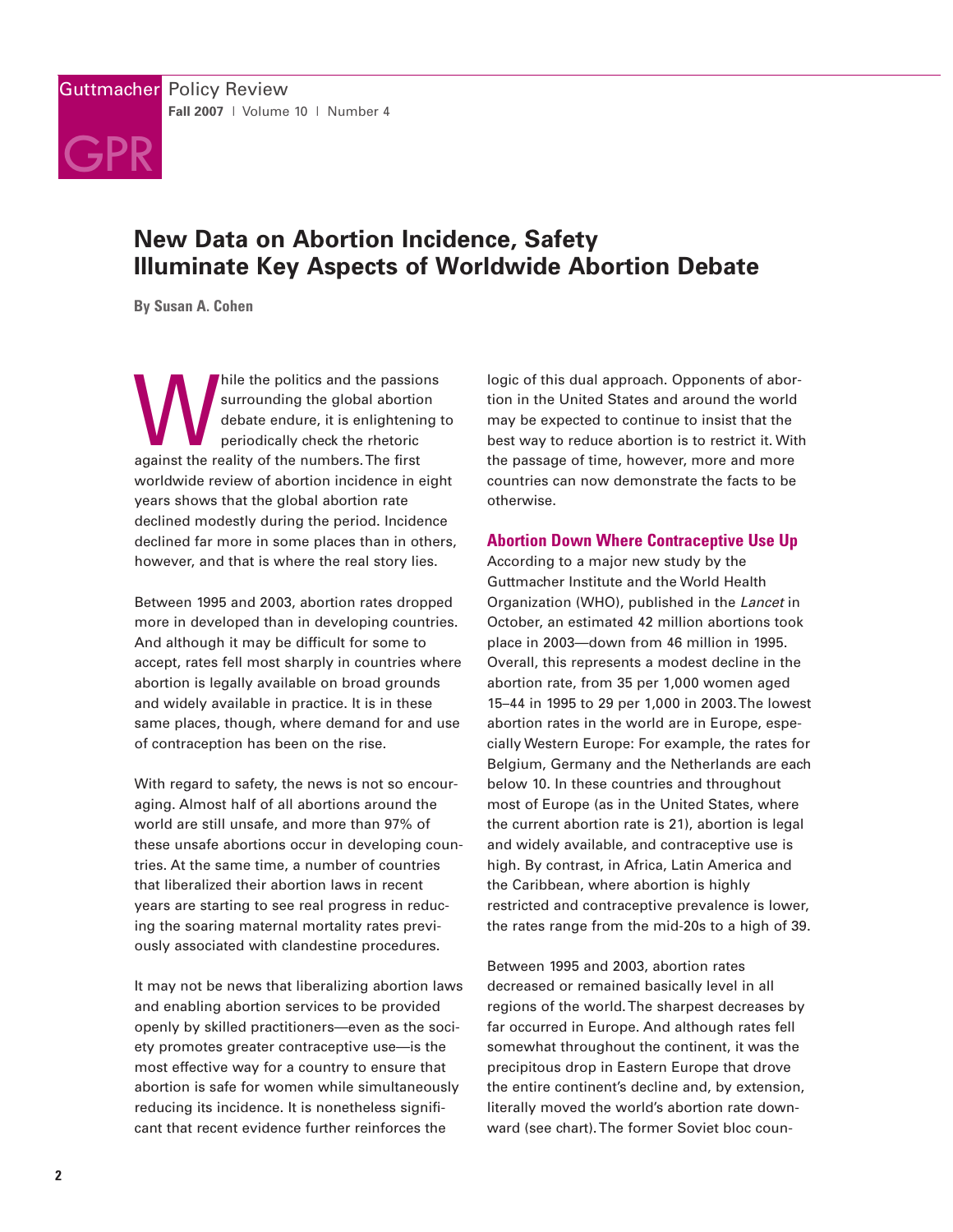tries, such as the Russian Federation, Estonia, Bulgaria and Latvia, still possess the dubious distinction of being home to the world's highest abortion rates. In 2003, 44 abortions occurred in this subregion for every 1,000 women of reproductive age. Significantly, however, that rate was less than half of the 1995 rate of 90.

Except for a 20-year period under Stalin between 1936 and 1955, abortion has been legal in the Soviet Union since 1920. Until the end of the cold war, it was the only reliable method of fertility control available to most women and was virtually free. Modern contraceptive methods manufactured in the West simply were nonexistent in these countries at the time, and methods manufactured in Soviet bloc countries were so crude that they were unusable. With the fall of the Soviet

### **ALL ABOUT EUROPE**

**Europe experienced a far more dramatic decline in abortion rates than did other regions of the world, and that decline was concentrated in former Soviet bloc countries.**



Source: Lancet, 2007.

Union in the early 1990s, availability and acceptance of contraceptive methods increased, and these methods began to replace abortion as the primary means to control fertility. Unlike in many developing countries, a desire for small families was already the norm (as evidenced by the stratospheric abortion rates); therefore, conditions were ripe for a quick transition to contraception.

Many obstacles remain, though, that could impede progress: struggling economies; a historic bias within the medical profession against contraception (much of it based on misinformation about safety and efficacy); financial incentives for physicians to provide abortions in the private sector; and residual social and cultural biases among women themselves, many of whom continue to view abortion as the preferred method of fertility control. Clearly, the shift toward a "contraceptive culture" still has a long way to go; however, if current trends continue, the abortion rates in Eastern Europe may eventually approach those in the West.

#### **Abortion Safest Where Least Restricted**

Abortion is generally safe in settings where the procedure is legal and openly available. Where abortion is highly restricted or banned outright, it still occurs, although clandestine; as a result, it is most likely to be unsafe. The WHO defines an unsafe abortion as "any procedure to terminate an unintended pregnancy done either by people lacking the necessary skills or in an environment that does not conform to minimal medical standards, or both." Some unsafe abortions, therefore, take place where the procedure is legal, such as in Eastern Europe and Central Asia (including India), where many practitioners may not be adequately trained, leaving poor women especially vulnerable. Conversely, in the Philippines and in many countries throughout Latin America where abortion is highly restricted, access to safer abortion methods, better trained providers, greater public tolerance for an "underground" network of qualified providers and better access to follow-up care for any postabortion complications can explain why the risks associated with illegal abortion in these countries are now probably lower than they used to be.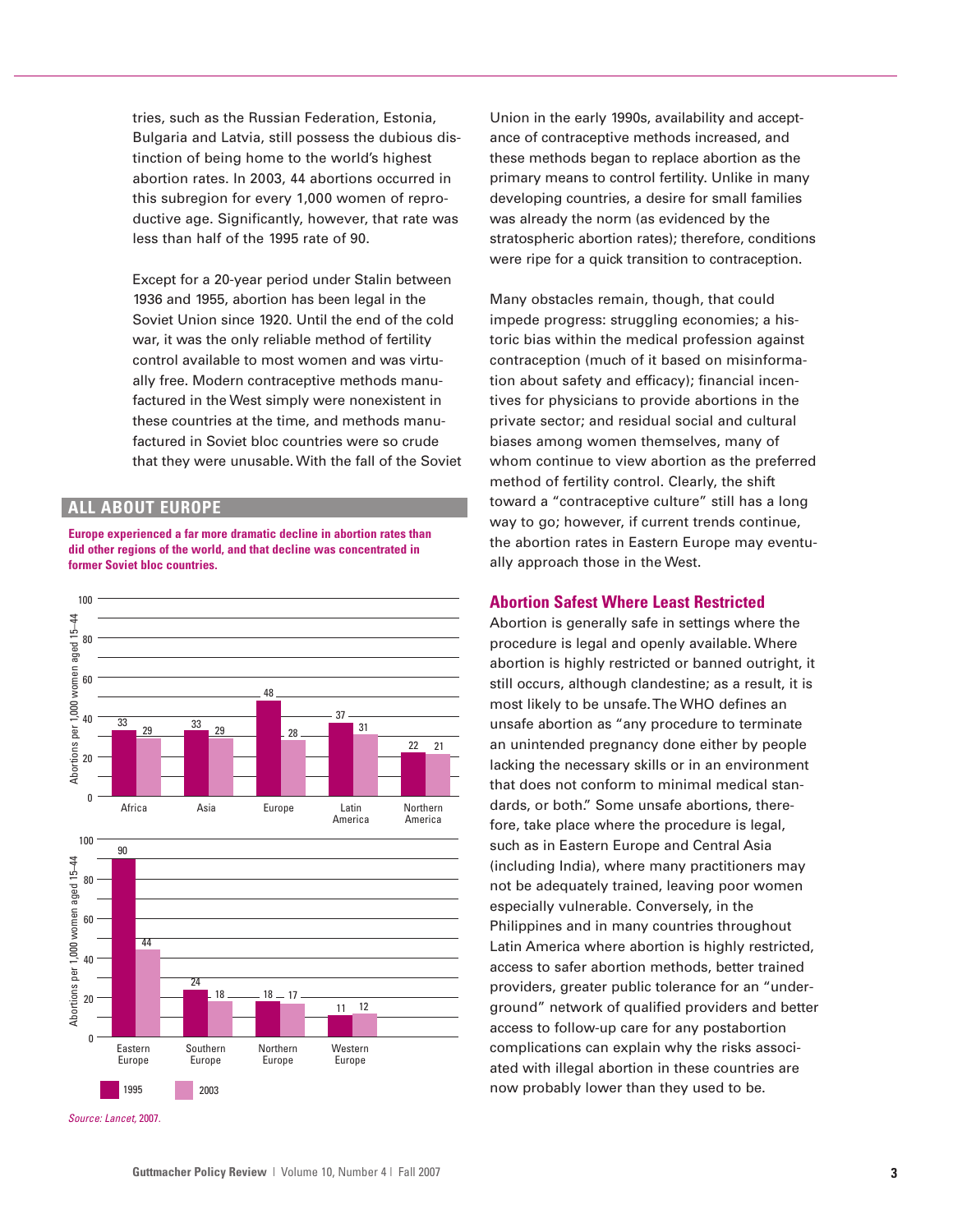Still, the evidence is incontrovertible that the surest way to reduce the death and disability associated with unsafe abortion is to legalize it and bring it into the open. The history of abortion in the United States provides a case in point. The number of abortion-related complications dropped markedly in the United States between 1970 and 1977, with a particularly steep decline in 1973, coinciding with the year the U.S. Supreme Court handed down its Roe v. Wade decision legalizing abortion nationwide. Recent data indicate that less than 0.3% of women having abortions in the United States experience complications requiring hospitalization. In addition, an estimated 400 women died from abortion-related causes in 1960; today, death from abortion is an extremely rare event.

The experiences of South Africa and Nepal offer contemporaneous case examples of the difference that legality and increasingly open provision of abortion services can make. With the fall of apartheid and the adoption of a new constitution, South Africa liberalized its abortion law in 1996. By 2000, according to a study published by the United Kingdom's Royal College of Obstetricians and Gynaecologists, the infection rate attributable to unsafe abortion had already fallen by half compared with 1994. Moreover, the same study reports that maternal deaths plummeted by 91% during this same period. Similarly, Nepal legalized abortion in 2002 in the face of one of the highest maternal death rates in the world. Even though establishing safe abortion services and making them widely available is proving to be a slow process, government hospitals already are reporting a measurable decline in hospitalizations from postabortion complications and in the severity of the complications that do occur.

## **Greater Priority on Reducing Unsafe Abortion**

As the evidence continues to mount that the primary long-term effect of legalizing abortion is to cut the rate of maternal deaths and injuries, official recognition of the moral imperative to reduce maternal mortality has been intensifying. In 2000, 189 countries adopted the United Nations' Millennium Development Goals (MDGs). One of the eight goals is to improve maternal health, with a specific target to reduce the ratio of maternal deaths to live births by three-quarters between 1990 and 2015. Sub-Saharan Africa still lags far behind all other regions in making progress toward this and other targets. In response, health ministers of the African Union convened in a special session last year in Maputo, Mozambique, to focus on universal access to comprehensive sexual and reproductive health and rights. According to the Maputo Plan of Action, "African countries are not likely to achieve the [MDGs] without significant improvements in the sexual and reproductive health of the people of Africa." The plan addresses a wide range of interventions, including reducing the incidence of unsafe abortion by reducing unintended pregnancies, reforming laws and policies, and improving provider training.

Since 1995, when the United Nations Women's Conference in Beijing's Platform for Action called on governments to "deal with the health impact of unsafe abortion as a major public health concern," 17 countries representing all major regions of the world have removed legal restrictions on abortion. Only three have tightened their laws (see table).

In April, the Mexico City legislature voted to liberalize access to abortion for the Federal District (coincident with the city limits, but equivalent to a state). In doing so, this area of almost nine mil-

# **GLOBAL TREND TOWARD LIBERALIZATION**

Since 1995, many more countries have **charge 1995**, many more countries have **charging** them. Albania (1996) El Salvador (1998) Benin (2003) Nicaragua (2006) Bhutan (2004) Poland (1997) Burkina Faso (1996) Cambodia (1997) Chad (2002) Colombia (2006) Ethiopia (2004) Guinea (2000) Mali (2002) Nepal (2002) Portugal (2007) Saint Lucia (2004) South Africa (1996) Swaziland (2005) Switzerland (2002) Togo (2007) **liberalized their abortion laws…**

Source: Center for Reproductive Rights, 2007.